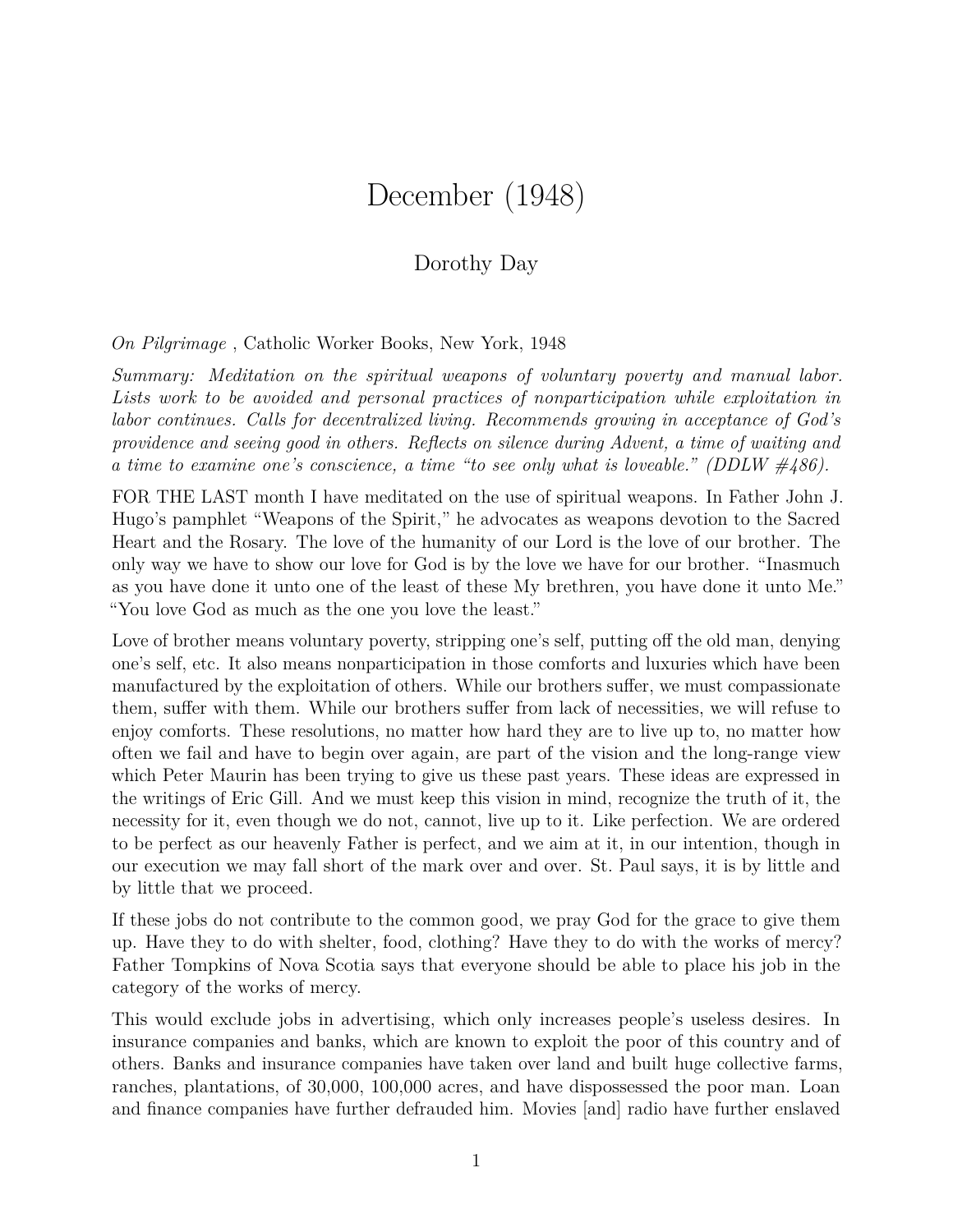him. So that he has no time nor thought to give to his life, either of soul or body. Whatever has contributed to his misery and degradation may be considered a bad job and not to be worked at.

If we examine our conscience in this way, we would soon be driven into manual labor, into humble work, and so would become more like our Lord and our Blessed Mother.

Poverty means nonparticipation. It means what Peter calls regional living. This means fasting from tea, coffee, cocoa, grapefruit, pineapple, etc., from things not grown in the region in which one lives. One day last winter we bought broccoli which had the label on it of a corporation farm in Arizona or Texas, where we had seen men, women, and children working at two o'clock in the morning with miners' lamps on their foreheads, in order to avoid the terrible heat of the day, which often reached 125 degrees. These were homeless migrants, of which there are some million in the United States. Carey McWilliams' *Factories in the Fields,* which you can get at any library, tells of the conditions of these workers. For these there is "no room at the inn."

We ought not to eat food produced under such conditions. We ought not to smoke, not only because it is a useless habit but also because tobacco impoverishes the soil and pauperizes the farmer, and means women and children working in the fields.

Poverty means having a bare minimum in the way of clothes and seeing to it that these are made under decent working conditions, proper wages and hours, etc. The union label tries to guarantee this. Considering the conditions in woolen mills, it would be better to raise one's own sheep and angora goats and rabbits, and spin and weave and make one's own blankets and stockings and suits. Many groups are trying to do these things throughout the country, both as a remedy for unemployment and for more abundant living.

As for the dislocation in employment if everyone started to give up their jobs? Well, decentralized living would take care of such a situation. And when we look at the dirty streets and lots in our slums, the unpainted buildings, the necessity of a nationwide housing project, the tearing down that needs to be done (if we do not in the future wish to have it done in the hard way and have them bombed down), then we can see that there is plenty of employment for all in the line of providing food, clothing, and shelter for our own country and for the world. We should read Eric Gill, A. J. Penty, and Father Vincent McNabb on the machine.

Poverty means not riding on rubber while horrible working conditions prevail in the rubber industry. Read Vicki Baum's *Weeping Wood* and André Gide's *Congo Journey.* Poverty means not riding on rails while bad conditions exist in the coal mines and steel mills. Poverty means not accepting that courteous bribe from the railroads, the clergy rate. Railroads have been built on robbery and exploitation. There are stagecoaches, of course, and we are only about a century past them. But pilgrims used to walk, and so did the saints. They walked from one end of Europe and Russia to the other. We need saints.

Father Meus, the Belgian who is a Chinese citizen since his missionary life began in China, has walked thousands of miles. He said he would dearly love to walk from one end of the United States to the other. Of course, we are not all given the grace to do such things. But it is good to call to mind the *vision.* It is true, indeed, that until we begin to develop a few apostles along these lines, we will have no mass conversions, no social justice, no peace. We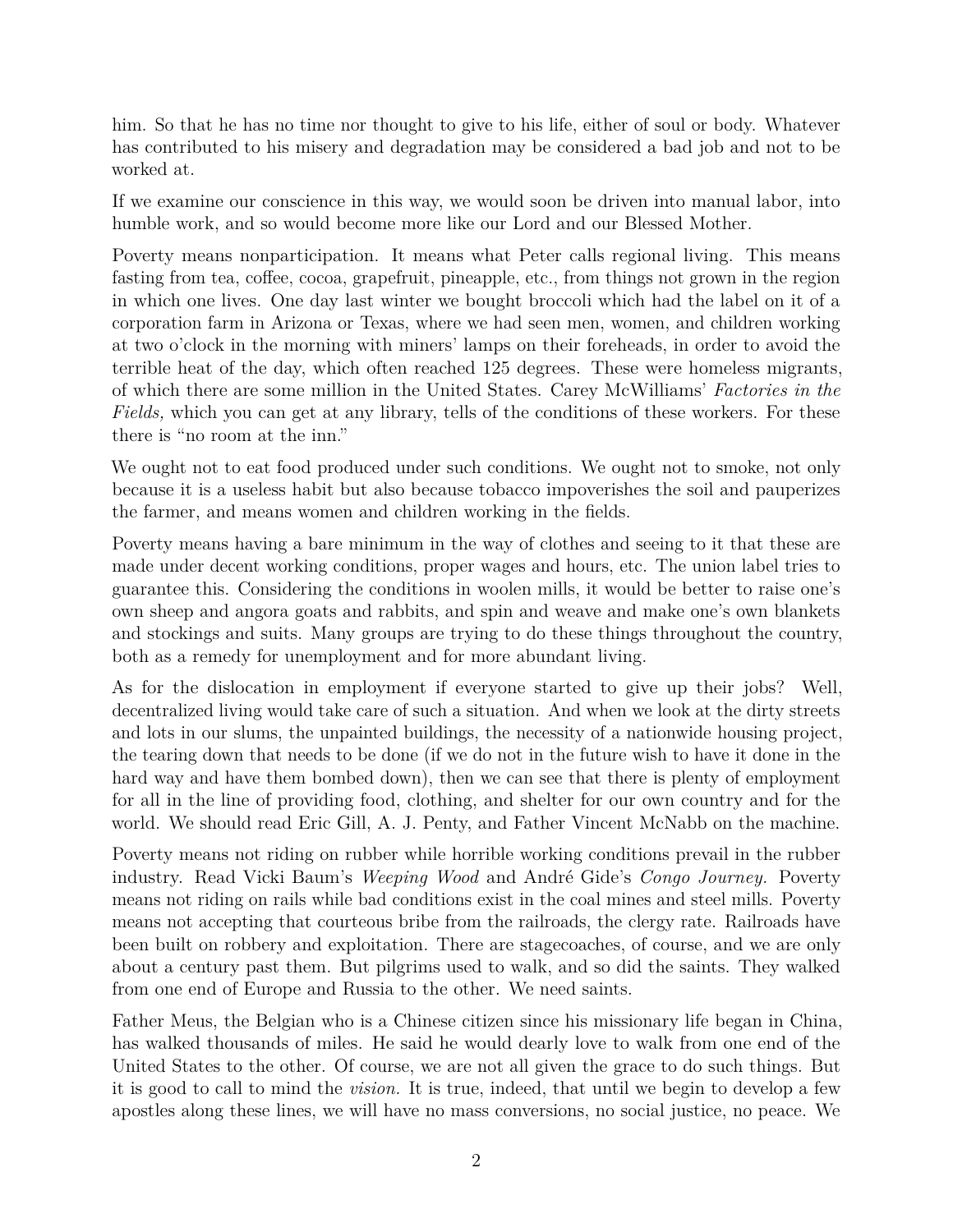need saints. God, give us saints!

How far we all are from it! We do not even see our infirmities. Common sense tells us, "Why live in a slum? It is actually cheaper to live in a model housing project, have heat and hot water, a mauve or pink bath and toilet, etc. We can manage better; we have more time to pray, to meditate, study. We would have more money to give to the poor." Yes, this is true according to the candlelight of common sense, but not according to the flaming heat of the Sun of justice. Yes, we will have more time with modern conveniences, but we will not have more love. "The natural man does not perceive the things of the spirit." We need to be fools for Christ. What if we do have to buy coal by the bucket instead of by the ton? Let us squander money, be as lavish as God is with His graces, as He is with His fruits of the earth.

Let us rejoice in poverty, because Christ was poor. Let us love to live with the poor, because they are specially loved by Christ. Even the lowest, most depraved – we must see Christ in them and love them to folly. When we suffer from dirt, lack of privacy, heat and cold, coarse food, let us rejoice.

When we are weary of manual labor and think, "What foolishness to shovel out ashes, build fires, when we can have steam heat! Why sew when it can be better done on a machine? Why laboriously bake bread when we can buy so cheaply?" Such thoughts have deprived us of good manual labor in our city slums and have substituted shoddy store-bought goods, clothes, and bread.

Poverty and manual labor – they go together. They are weapons of the spirit, and very practical ones, too. What would one think of a woman who refused to wash her clothes because she had no washing machine, or clean her house because she had no vacuum, or sew because she had no machine? In spite of the usefulness of the machine, and we are not denying it, there is still much to be done by hand. So much, one might say, that it is useless to multiply our tasks, go in for work for work's sake.

But we must believe in it for Christ's sake. We must believe in poverty and manual labor for love of Christ and for love of the poor. It is not true love if we do not know them, and we can only know them by living with them, and if we love with knowledge we will love with faith, hope, and charity.

On the one hand, there is the sadness of the world – and on the other hand, when I went to church today and the place was flooded with sunshine, and it was a clear, cold day outside, . . . suddenly my heart was so flooded with joy and thankfulness and so overwhelmed at the beauty and the glory and the majesty of our God that I could only think of St. Dionysius, "Concerning the Godhead":

It is the Cause and Origin and Being and Life of all creation. And It is to them that fall away from It a Voice that doth recall them and a Power by which they rise; and to them that have stumbled into a corruption of the Divine Image within them, It is a Power of Renewal and Reform; and a Sacred Grounding to them that feel the shock of unholy assault, and a Security to them which stand; an upward Guidance to them that are being drawn unto It, and a Principle of Illumination to them that are being enlightened; a Principle of Perfection to them that are being perfected; a Principle of Deity to them that are being deified; and of Simplicity to them that are being brought into simplicity; and of Unity to them that are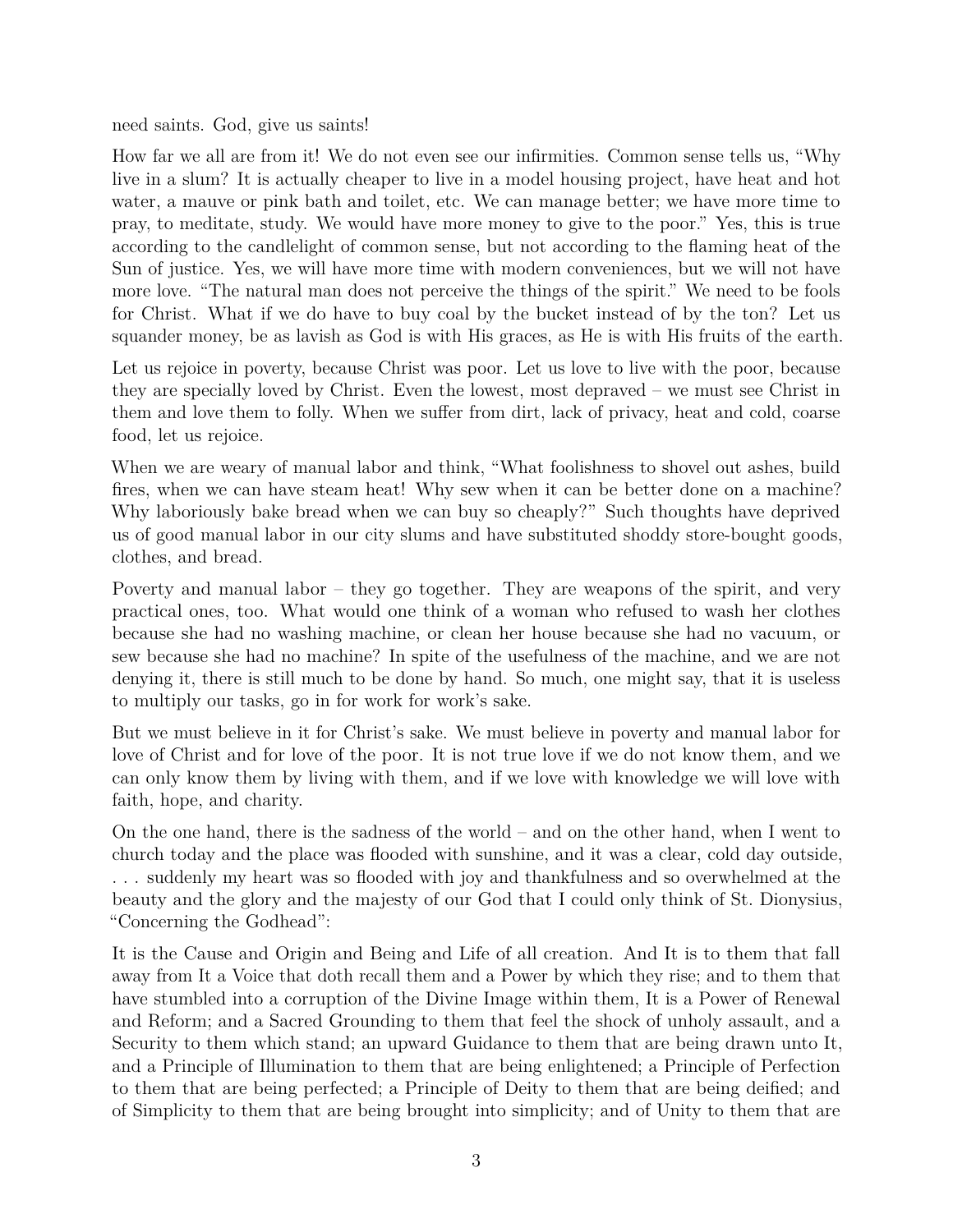being brought into unity.

The immanence of God in all things! "In Him we live and move and have our being" (Acts 17:28). "He is not far from every one of us" (Acts 17:27).

Hear, O Israel: the Lord our God is one Lord. Thou shalt love the Lord thy God with thy whole heart, and with thy whole soul, and with thy whole strength.

And these words which I command thee this day shall be in thy heart. And thou shalt tell them to thy children. And thou shalt meditate upon them sitting in thy house, and walking on thy journey, sleeping and rising. And thou shalt bind them as a sign on thy hand; and they shall be and move [as frontlets] between thine eyes. And thou shalt write them in the entry, and on the doors of thy house. (Deut. 6:4-9)

THE WINTER before Tamar was born, we lived in a little apartment on West Street looking out over the Hudson River docks which was as sun-filled as the chapel in which I meditated. And on the doors of that little apartment, down the street from St. Christopher's Church, in an apartment over a tavern, there were those holy words enclosed and tacked upon the doorpost inside that house. I was strangely moved when it was explained to me by a Russian Jew, a Communist, what it meant. I understand one can find many an apartment in New York, and doubtless in many of our cities with their large Jewish populations, with such small metal containers, hanging unnoticed by the door frame. I feel like going to one of the Hebrew stores on the East Side and purchasing one so that hereafter, always, it may hang on the door of my house. We need these reminders.

When the world is too much with us, how wonderful to think on these things, to let the mind rest on these things, to rejoice in these words: God is Light, Infinite Beauty, Goodness, "for there is no good save only God."

One very dreary, dark morning a year ago, when the dark, cold mist hung like a slime over the streets and tenements around Mott Street, I had been at Mass down at Transfiguration Church, where there was a mission going on. The priest gave a very good homily on the commandment "Thou shalt not take the name of the Lord thy God in vain." Each day he was talking on the commandments, one by one.

In his talk he said that any murmuring against God could be included in the violation of this commandment. He talked of "acceptance" of the will of God in whatever the day brought forth. His talk emphasized the virtue of abandonment to Divine Providence. He even brought in the weather.

And yet as I left the church and stopped to exchange some words with a neighbor, my first words were "Miserable weather, isn't it?" I was immediately conscious of my lapse and laughed at myself as I went down the street.

But it is true that most of our complaining can be construed as thoughtless complaining against God and His Providence. I remember reading once in Romain Rolland that we Western people have lost the beautiful quality of acceptance. Many writers on the East have talked of the philosophical calm and "acceptance" of the Eastern, the Oriental, in the face of heat and cold, disaster and suffering.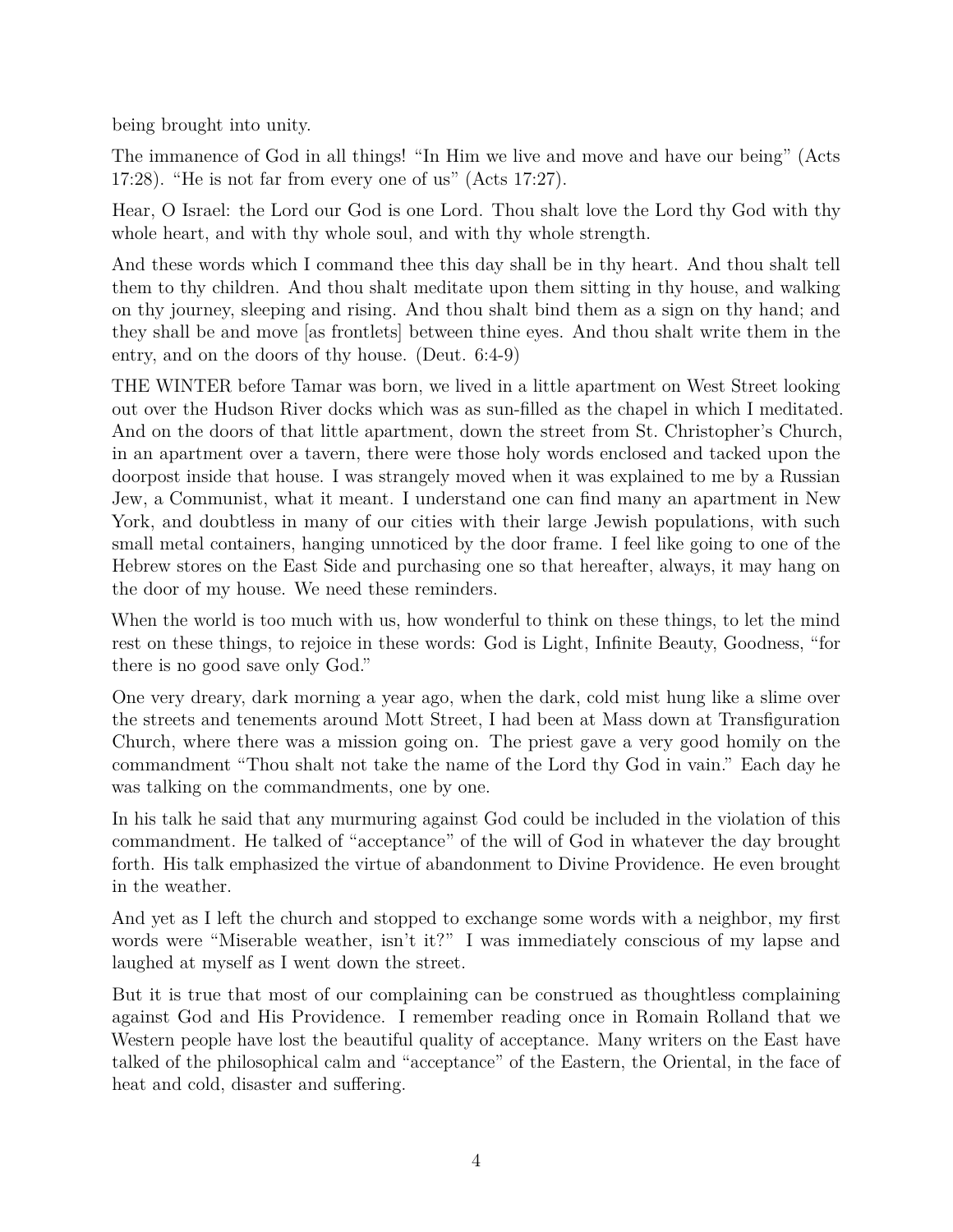Cynically, our Westerner may say that is why they do nothing about poverty and filth and disease. Many of our soldiers were disgusted rather than pitiful at the poverty they saw everywhere, as though it came of choice and sloth. I have heard them express themselves so in regard to our own South. Certainly we Westerners have poverty, filth, and disease side by side with our wealth and comfort. I do not think much of that wealth and comfort, that shining civilization of gadgets and electric lights and skyscrapers, radio and movies. There was the ancient city of Ur out of which Abraham came. I like to turn my thoughts back to Memphis, that great city of Egypt, and Babylon, whose walls extended for forty miles in circumference. And there the Jews sat and wept when they remembered Zion, Jerusalem the golden, so many times razed to the ground.

"Praise the Lord, O my soul. Let all that is within me praise His holy name."

No matter what happens, it is possible to praise, and it is impossible to praise God without that swelling of joy within the breast.

And people! What about people – the evil that men do? I think of Sister Peter Claver and her saying that women's job is to love.

One summer Sister Peter Claver was rebuilding an old farmhouse over in Jersey which was going to be used as a retreat house for Negroes. The place was a wreck – it had not been used for years – and there was work to do in roofing it, painting it, [and] repairing it, and Sister had no money. She came to the Catholic Worker [house] and asked if anyone wanted to work for God. She had to beg for every scrap of paint, shingle, and lumber she put into it, getting what she needed week by week.

Two of our men volunteered. Both of them were men who drank, one steadily, the other periodically. John, who drank steadily, went out to Jersey for the summer and never touched a drop for the months he was there. Hugh went out and worked hard, but again and again was tempted and fell. In addition to his other work, he carved a huge beam which separated the sanctuary from the pews in the room they made into a chapel, and he made a crucifix. He had learned these crafts at the Catholic Worker house.

Sister never became discouraged in her loving charity. She loved these men and brought out the best in them. I've been inclined to attribute that loving warmth of Sister Peter Claver to the fact that she is half-Jewish and half-Irish. It is in her nature to be warm and loving, to see the good in others, I argue to myself. But true it is, she forgives seventy times seven, she sees always the good in the other, she sees a man as made in the image and likeness of God, a temple of the Holy Ghost, the brother of Christ.

Oh, the joy there is in that warmth and love. Bernanos wrote, "Every particle of Christ's divine charity is today more precious for your security – for your security, I say – than all the specie in the vaults of the American government."

ADVENT IS a time of waiting, of expectation, of silence. Waiting for our Lord to be born. A pregnant woman is so happy, so content. She lives in such a garment of silence, and it is as though she were listening to hear the stir of life within her. One always hears that stirring compared to the rustling of a bird in the hand. But the intentness with which one awaits such stirring is like nothing so much as a blanket of silence.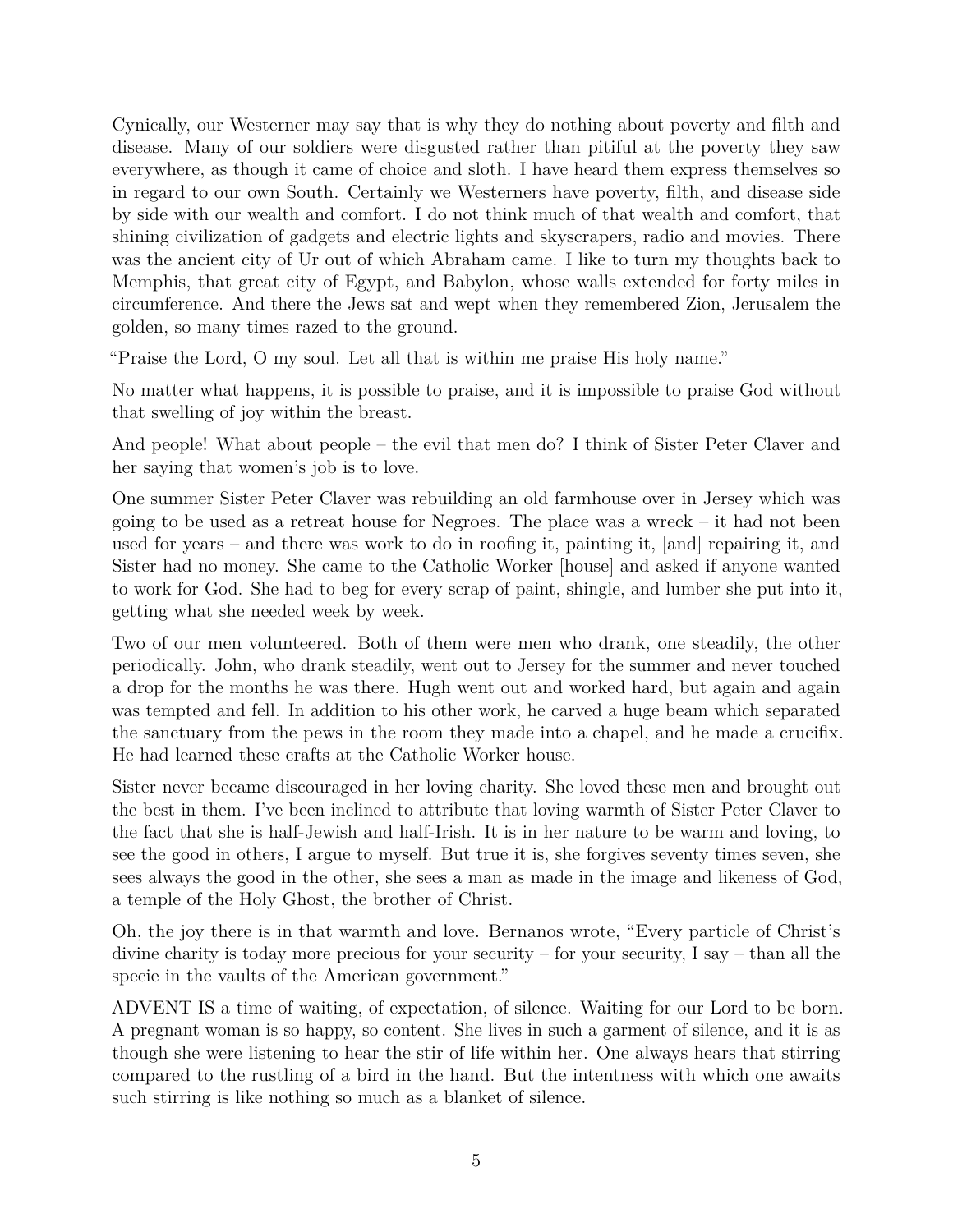Be still. Did I hear something?

Be still and see that I am God.

Zundel, in *Our Lady of Wisdom,* has some beautiful passages on silence:

Do we understand at last that action must be born in silence, and abide in silence, and issue in silence, and that its power must be an emanation and the radiation of silence, since its sole aim is to make men capable of hearing the Word that silently reverberates in their souls?

All speech and reasoning, all eloquence and science, all methods and all psychologies, all slogans and suggestions are not worth a minute of silence in which the soul, completely open, yields itself to the embrace of the Spirit.

In solitude Christ speaks to the heart, as a modest lover who embraces not His beloved before all the world.

In silence we hear so much that is beautiful. The other day I saw a young mother who said, "The happiest hour of the day is that early morning hour when I lie and listen to the baby practicing sounds and words. She has such a gentle little voice."

St. James says, "If any man offend not in word, the same is a perfect man." And how much more women need this gift of silence. It is something to be prayed for. Our Lady certainly had it. How little of her there is in the Gospel, and yet all generations have called her blessed.

Behold, how small a fire, how great a forest it kindles. And the tongue is a fire, the very world of iniquity. The tongue is placed among our members, defiling the whole body, and setting on fire the course of our life, being itself set on fire by hell. For every kind of beast and bird and serpent and the rest is tamed and has been tamed by mankind. But the tongue no man can tame – it is a restless evil, full of deadly poison.

With it we bless God the Father; and with it we curse men, who have been made after the likeness of God. [ James 3:5-9]

To love with understanding and without understanding. To love blindly, and to folly. To see only what is lovable. To think only on these things. To see the best in everyone around, their virtues rather than their faults. To see Christ in them.

Many people think an examination of conscience is a morbid affair. Péguy has some verses which Donald Gallagher read to me once in the St. Louis House of Hospitality. (He and Cy Echele opened the house there.) They were about examination of conscience. There is a place for it, he said, at the beginning of the Mass. "I have sinned in thought, word, and deed, through my fault, through my fault, through my most grievous fault." But after you get done with it, don't go on brooding about it; don't keep thinking of it. You wipe your feet at the door of the church as you go in, and you do not keep contemplating your dirty feet.

Here is my examination at the beginning of Advent, at the beginning of a new year. Lack of charity, criticism of superiors, of neighbors, of friends and enemies. Idle talk, impatience, lack of self-control and mortification towards self, and of love towards others. Pride and presumption. (It is good to have visitors – one's faults stand out in the company of others.) Self-will, desire not to be corrected, to have one's own way. The desire in turn to correct others, impatience in thought and speech.